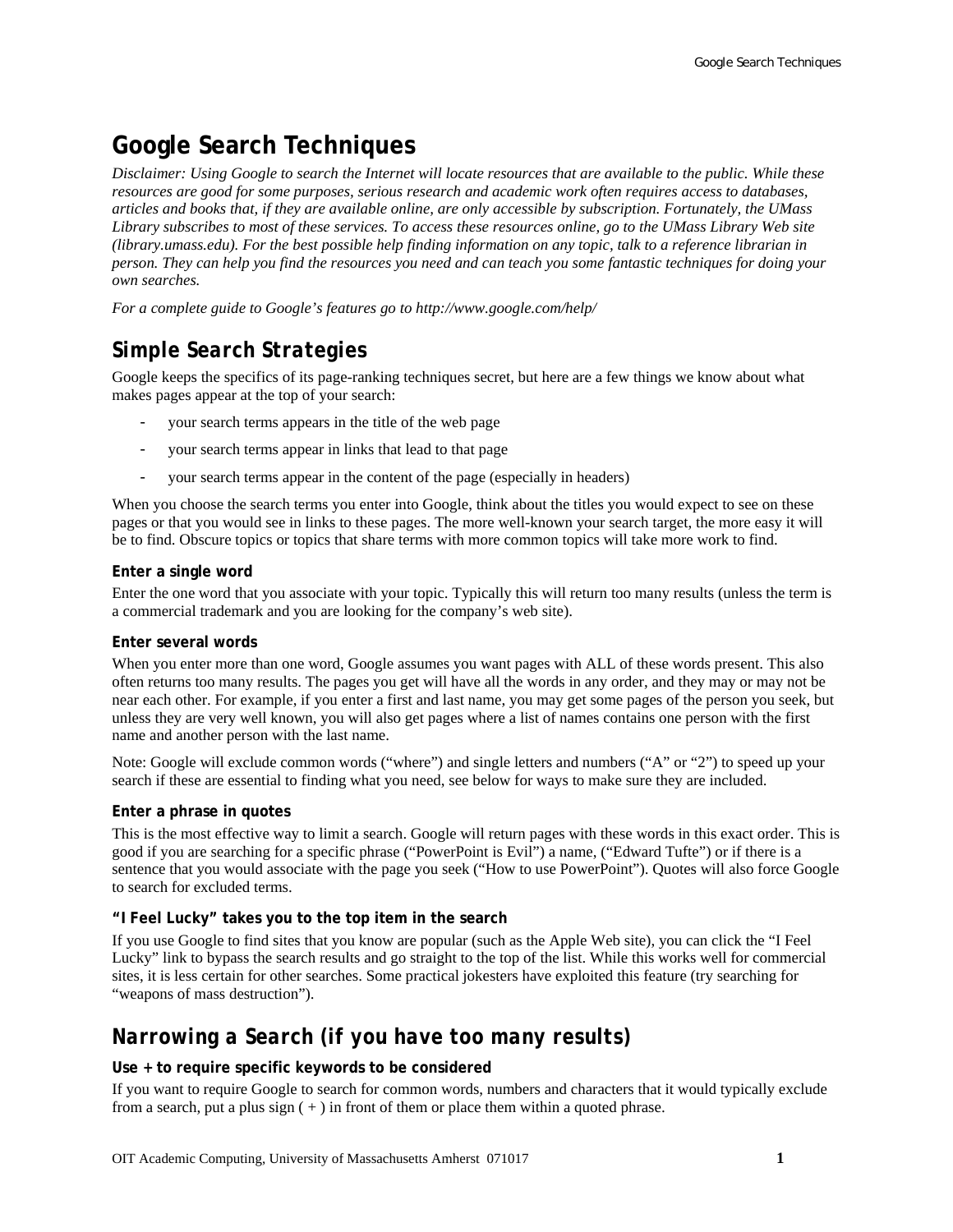*word1 +word2* will force Google to include *word2* in the search

#### **Use – to exclude keywords associated with unrelated topics**

If your keyword can have more than one meaning (such as "virus") place a minus sign ( - ) before any keywords that would be associated with topics you do not want to see in the results.

Example: virus –computer would return only Web pages about biological viruses.

*word1 –word2* 

#### **Add** *site:* **to search only specific sites or types of sites:**

If you are getting too many commercial (.com) results or know that what you are looking for is at a specific site, you can limit your search to specific areas on the Internet by entering site: and a domain name after your search terms.

*word1 site:pbs.org* will search only on the pbs site.

*word1 site:.edu* will search only education sites

*word1 site:.gov* will search only government sites (good for finding public-domain materials) *word1 site:.org* will search only non-profit sites (mostly), museums, libraries, etc. *word1 site:.ma.us* will search only sites in Massachusetts (can also use other county codes, e.g. *.uk*)

#### **Add** *filetype:* **to search for documents other than Web pages**

*Filetype:pdf* will return only files in the PDF format (good for finding handouts and worksheets). You can also use this to search for PowerPoint (.ppt) MS Word (.doc) Flash ( .swf) and many other kinds of files.

#### **Search Within a Google Directory**

From within Google or via http://directory.google.com/, browse or search within specific categories.

### *Expanding a Search (if you don't get enough)*

#### **Use** *or* **to search for multiple terms**

*word1 OR word2* finds pages that include either word

**Use ~ to search for synonyms of a term** 

*~word1* finds pages that include *word1* or its synonyms

#### **Use \* as a "wildcard" with your search terms**

 *"word1 \* word2"* finds pages that includes this phrase where \* can be any one word

If you are having trouble getting results, it may be that the authors of the pages on a given topic use specific jargon to describe what you are looking for. In this situation, consider using a directory-style site that lets you select topics from a list (*Google*, *Yahoo*, and *About* all have directory interfaces), locating a few pages this way will help you familiarize yourself with the terms associated with the topic you are researching.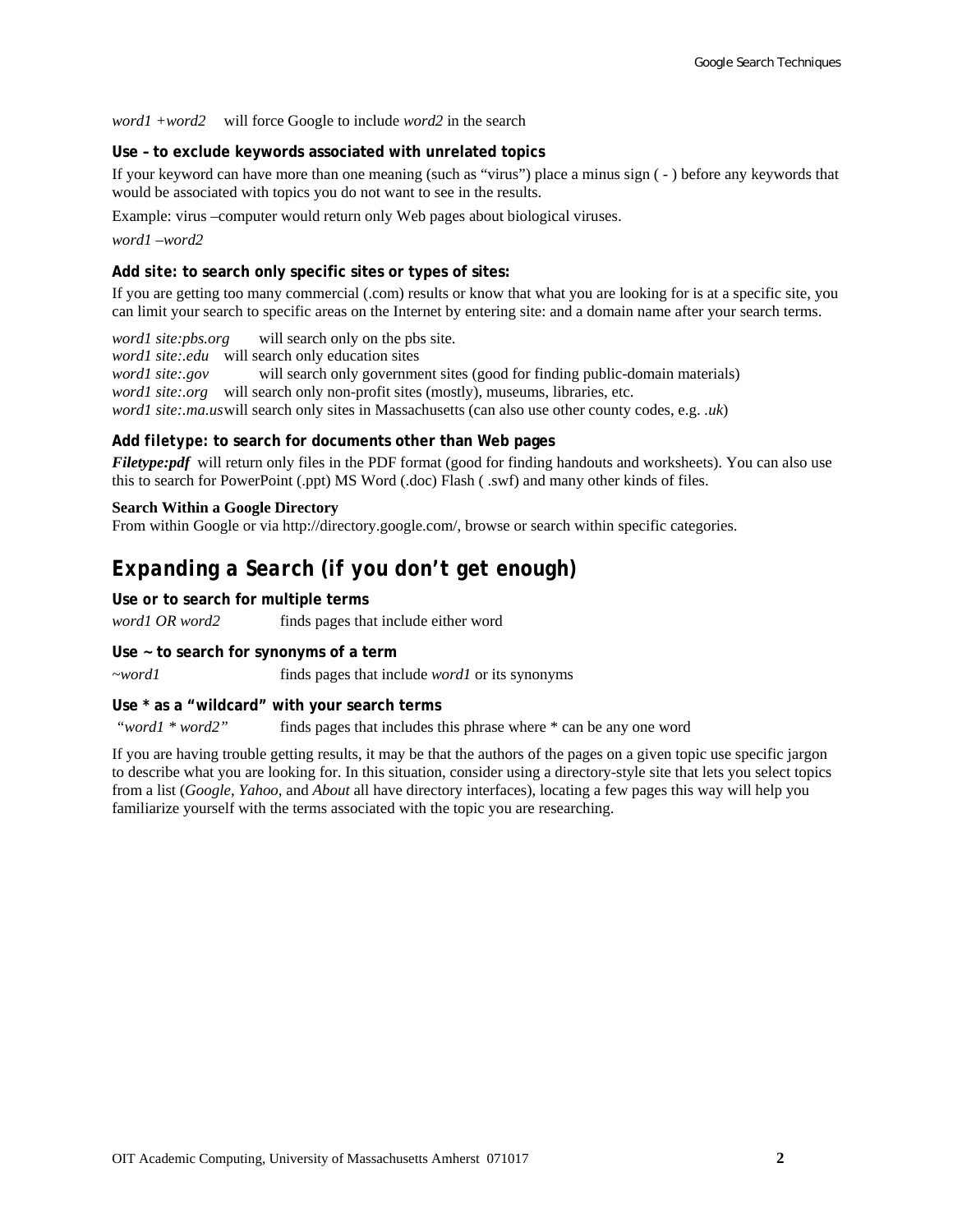### *Google's Image Search*

The Google image search is a great way to find pictures. You use the same Google search techniques, but the results will be a collection of small images ("thumbnails").



#### **To capture an image you find in Google:**

- 1. Click the thumbnail in Google to go to the page with the image.
- 2. Locate the image on the page, or click **See Full-Size Image** at the top to open just the image.
- 3. Right-click on the full-size image (control-click on a Mac). A popup menu will appear.
- 4. Select "Save image as…" or something similar (depends on browser).
- 5. Save the file on your hard drive or portable disk.

#### **To use the image in Word, PowerPoint or other Microsoft program:**

- 1. Go to **Insert** > **Picture** > **From File**
- 2. Locate the image file on disk and select it. It will appear on the page.

Other software packages will have similar commands such as **Insert**, **Place** or **Import.** 

### *Advanced Image Search:*

Use the **Advanced Image Search** to specify the kind of images you want Google to find:

**Size** - the size of the image will determine what you can use it for. If you want an image that will print well or fill a PowerPoint slide, search for "large" images ( 500 or more pixels on a side).

**Filetypes** - JPG files will work best for photographs. GIF files are OK for simple line art, but don't resize well. PNG is a relatively new format that may not work in all programs.

**Coloration** - lets you search only for black and white, line art or full color images.

**Domain** - limits the image search to a single site or domain. This is especially useful for images because .gv sites tend to contain more images that are in the public domain.

#### **Filtering Objectionable Materials**

Google's *Safesearch* feature operates in "moderate filtering" mode by default. This blocks nearly all sexually explicit content from your results. If you want to be more certain, change the *Preferences* to **strict filtering**. If you are researching a topic that may be blocked, you can turn filtering off.

## *Copyright*

Not everything you find on the Web can be used for free. In most cases, you do not have to ask permission of the copyright holder for a one-time use of an image in a classroom. You should get permission before reproducing the file for use by others—some copyright holders don't mind individual use, but want to control any further duplication. Watch out for materials that are specifically marketed as classroom materials (such as worksheets), they may require a fee or permission.